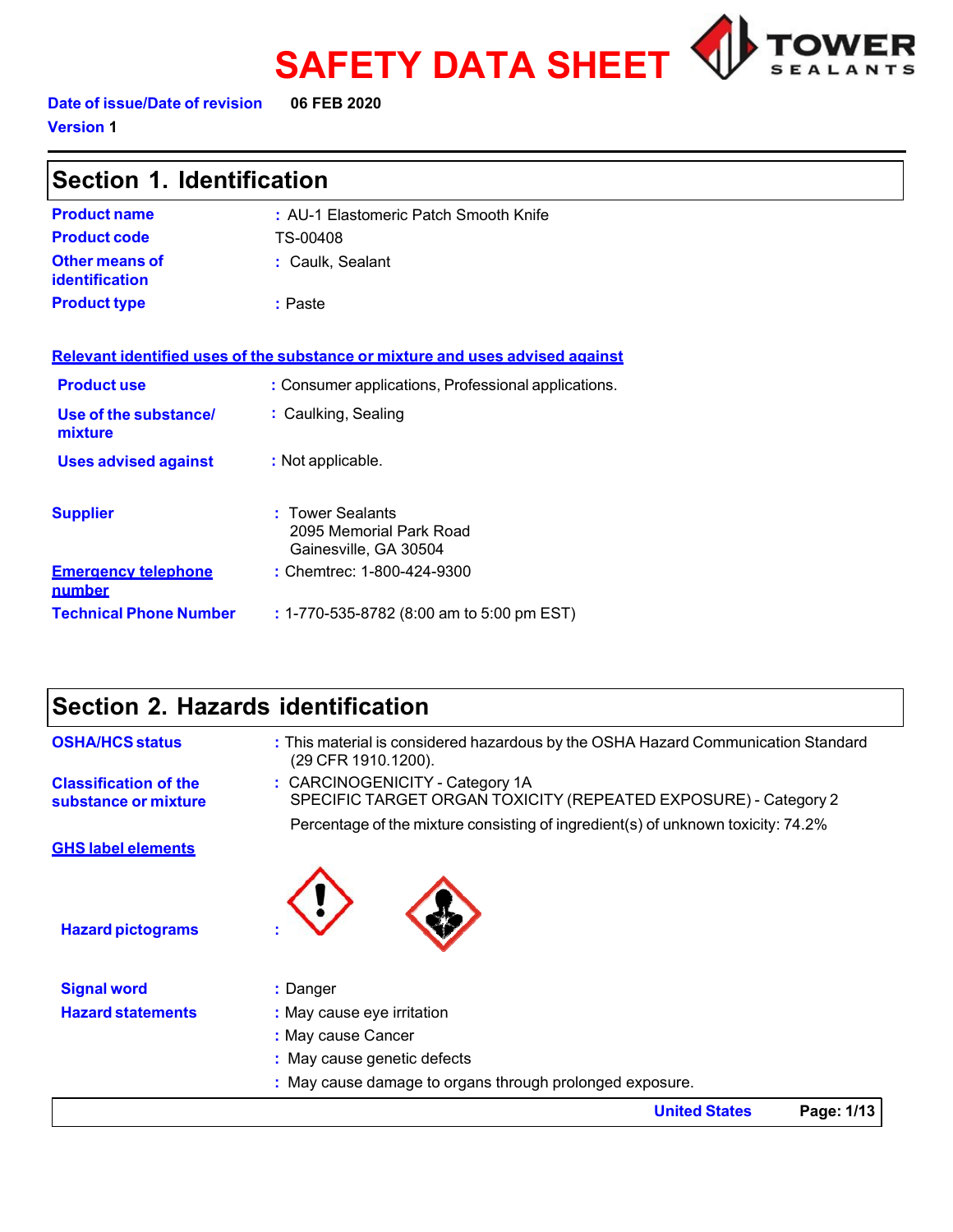### **Section 2. Hazards identification**

### **Precautionarystatements**

| <b>General</b>                                                        | : Read label before use. Keep out of reach of children. If medical advice is needed,<br>have product container or label at hand.                                                                                                                                                                                                                                                                                                                                                            |
|-----------------------------------------------------------------------|---------------------------------------------------------------------------------------------------------------------------------------------------------------------------------------------------------------------------------------------------------------------------------------------------------------------------------------------------------------------------------------------------------------------------------------------------------------------------------------------|
| <b>Prevention</b>                                                     | : Obtain special instructions before use. Do not handle until all safety precautions have<br>been read and understood. Use personal protective equipment as required. Do not<br>breathe dust.                                                                                                                                                                                                                                                                                               |
| <b>Response</b>                                                       | : Get medical attention if you feel unwell. IF exposed or concerned: Get medical<br>attention.                                                                                                                                                                                                                                                                                                                                                                                              |
| <b>Storage</b>                                                        | : Store locked up.                                                                                                                                                                                                                                                                                                                                                                                                                                                                          |
| <b>Disposal</b>                                                       | : Dispose of contents and container in accordance with all local, regional, national and<br>international regulations.                                                                                                                                                                                                                                                                                                                                                                      |
| <b>Supplemental label</b><br>elements<br><b>Hazards not otherwise</b> | : Sanding and grinding dusts may be harmful if inhaled. This product contains Crystalline<br>Silica which can cause lung cancer or silicosis. The risk of cancer depends on the<br>duration and level of exposure to dust from sanding surfaces or mist from spray<br>applications. Since this product is not meant to be sanded or sprayed, risk of exposure is<br>considered low. Avoid contact with skin and clothing. Wash thoroughly after handling.<br>Emits toxic fumes when heated. |
| classified                                                            | : Prolonged or repeated contact may dry skin and cause irritation.                                                                                                                                                                                                                                                                                                                                                                                                                          |
|                                                                       |                                                                                                                                                                                                                                                                                                                                                                                                                                                                                             |

# **Section 3. Composition/information on ingredients**

|   |  | <b>Substance/mixture</b> |  |
|---|--|--------------------------|--|
| . |  |                          |  |

**Substance/mixture :** Mixture

**Product name :** AU-1 Elastomeric Patch Smooth Knife

| Ingredient name                                     | %         | <b>CAS number</b> |
|-----------------------------------------------------|-----------|-------------------|
| Limestone                                           | $30 - 60$ | 1317-65-3         |
| Titanium Dioxide                                    | $1 - 5$   | 13463-67-7        |
| Ethylene Glycol                                     | 1 - 5     | 107-21-1          |
| Crystalline Silica, respirable powder (<10 microns) | $0.1 - 1$ | 14808-60-7        |

SUB codes represent substances without registered CAS Numbers.

Any concentration shown as a range is to protect confidentiality or is due to batch variation.

**There are no additional ingredients present which, within the current knowledge of the supplier and in the concentrations applicable, are classified as hazardous to health or the environment and hence require reporting in this section.**

**Occupational exposure limits, if available, are listed in Section 8.**

### **Section 4. First aid measures**

If ingestion, irritation, any type of overexposure or symptoms of overexposure occur during or persists after use of this product, contact a POISON CONTROL CENTER, EMERGENCY ROOM OR PHYSICIAN immediately; have Safety Data Sheet information available. Never give anything by mouth to an unconscious or convulsing person. **Description of necessary first aid measures**

| Eye contact       | : Check for and remove any contact lenses. Immediately flush eyes with running water for<br>at least 15 minutes, keeping eyelids open. Seek immediate medical attention.                               |            |
|-------------------|--------------------------------------------------------------------------------------------------------------------------------------------------------------------------------------------------------|------------|
| <b>Inhalation</b> | : Remove to fresh air. Keep person warm and at rest. If not breathing, if breathing is<br>irregular or if respiratory arrest occurs, provide artificial respiration or oxygen by trained<br>personnel. |            |
|                   | <b>United States</b>                                                                                                                                                                                   | Page: 2/13 |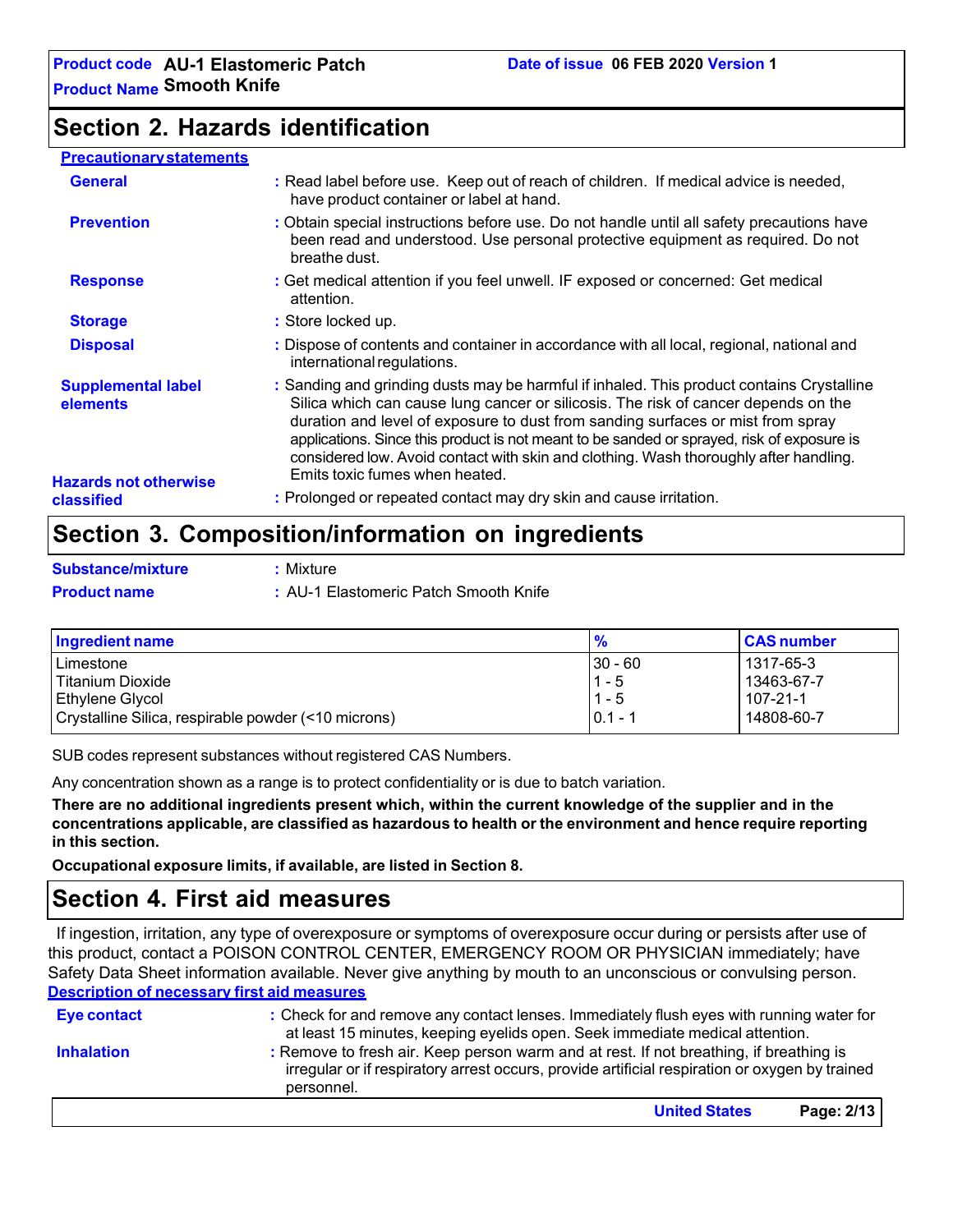| <b>Section 4. First aid measures</b>               |                                                                                                                                                                                                                                                                                                                                                                                                                 |
|----------------------------------------------------|-----------------------------------------------------------------------------------------------------------------------------------------------------------------------------------------------------------------------------------------------------------------------------------------------------------------------------------------------------------------------------------------------------------------|
| <b>Skin contact</b>                                | : Remove contaminated clothing and shoes. Wash skin thoroughly with soap and water<br>or use recognized skin cleanser. Do NOT use solvents or thinners.                                                                                                                                                                                                                                                         |
| <b>Ingestion</b>                                   | : If swallowed, seek medical advice immediately and show this container or label. Keep<br>person warm and at rest. Do NOT induce vomiting.                                                                                                                                                                                                                                                                      |
| Most important symptoms/effects, acute and delayed |                                                                                                                                                                                                                                                                                                                                                                                                                 |
| <b>Potential acute health effects</b>              |                                                                                                                                                                                                                                                                                                                                                                                                                 |
| <b>Eye contact</b>                                 | : Direct contact may cause slight to moderate irritation                                                                                                                                                                                                                                                                                                                                                        |
| <b>Inhalation</b>                                  | : May cause slight irritation to respiratory passages - headache - dizziness.                                                                                                                                                                                                                                                                                                                                   |
| <b>Skin contact</b>                                | Defatting to the skin. May cause skin dryness and irritation.                                                                                                                                                                                                                                                                                                                                                   |
| <b>Ingestion</b>                                   | : No known significant effects or critical hazards. Low ingestion hazard.                                                                                                                                                                                                                                                                                                                                       |
| Over-exposure signs/symptoms                       |                                                                                                                                                                                                                                                                                                                                                                                                                 |
| <b>Eye contact</b>                                 | : No specific data.                                                                                                                                                                                                                                                                                                                                                                                             |
| <b>Inhalation</b>                                  | : No specific data.                                                                                                                                                                                                                                                                                                                                                                                             |
| <b>Skin contact</b>                                | : Adverse symptoms may include the following:<br>irritation<br>dryness<br>cracking                                                                                                                                                                                                                                                                                                                              |
| <b>Ingestion</b>                                   | : No specific data.                                                                                                                                                                                                                                                                                                                                                                                             |
|                                                    | Indication of immediate medical attention and special treatment needed, if necessary                                                                                                                                                                                                                                                                                                                            |
| <b>Notes to physician</b>                          | : Treat symptomatically. Contact poison treatment specialist immediately if large<br>quantities have been ingested or inhaled.                                                                                                                                                                                                                                                                                  |
| <b>Specific treatments</b>                         | : No specific treatment.                                                                                                                                                                                                                                                                                                                                                                                        |
| <b>Protection of first-aiders</b>                  | : No action shall be taken involving any personal risk or without suitable training. If it is<br>suspected that fumes are still present, the rescuer should wear an appropriate mask or<br>self-contained breathing apparatus. It may be dangerous to the person providing aid to<br>give mouth-to-mouth resuscitation. Wash contaminated clothing thoroughly with water<br>before removing it, or wear gloves. |

### **See toxicological information (Section 11)**

# **Section 5. Fire-fighting measures**

| <b>Extinguishing media</b>                           |                                                                                                                                                                                  |
|------------------------------------------------------|----------------------------------------------------------------------------------------------------------------------------------------------------------------------------------|
| <b>Suitable extinguishing</b><br>media               | : Use an extinguishing agent suitable for the surrounding fire.                                                                                                                  |
| <b>Unsuitable extinguishing</b><br>media             | : None known.                                                                                                                                                                    |
| <b>Specific hazards arising</b><br>from the chemical | : This material is harmful to aquatic life. Fire water contaminated with this material must<br>be contained and prevented from being discharged to any waterway, sewer or drain. |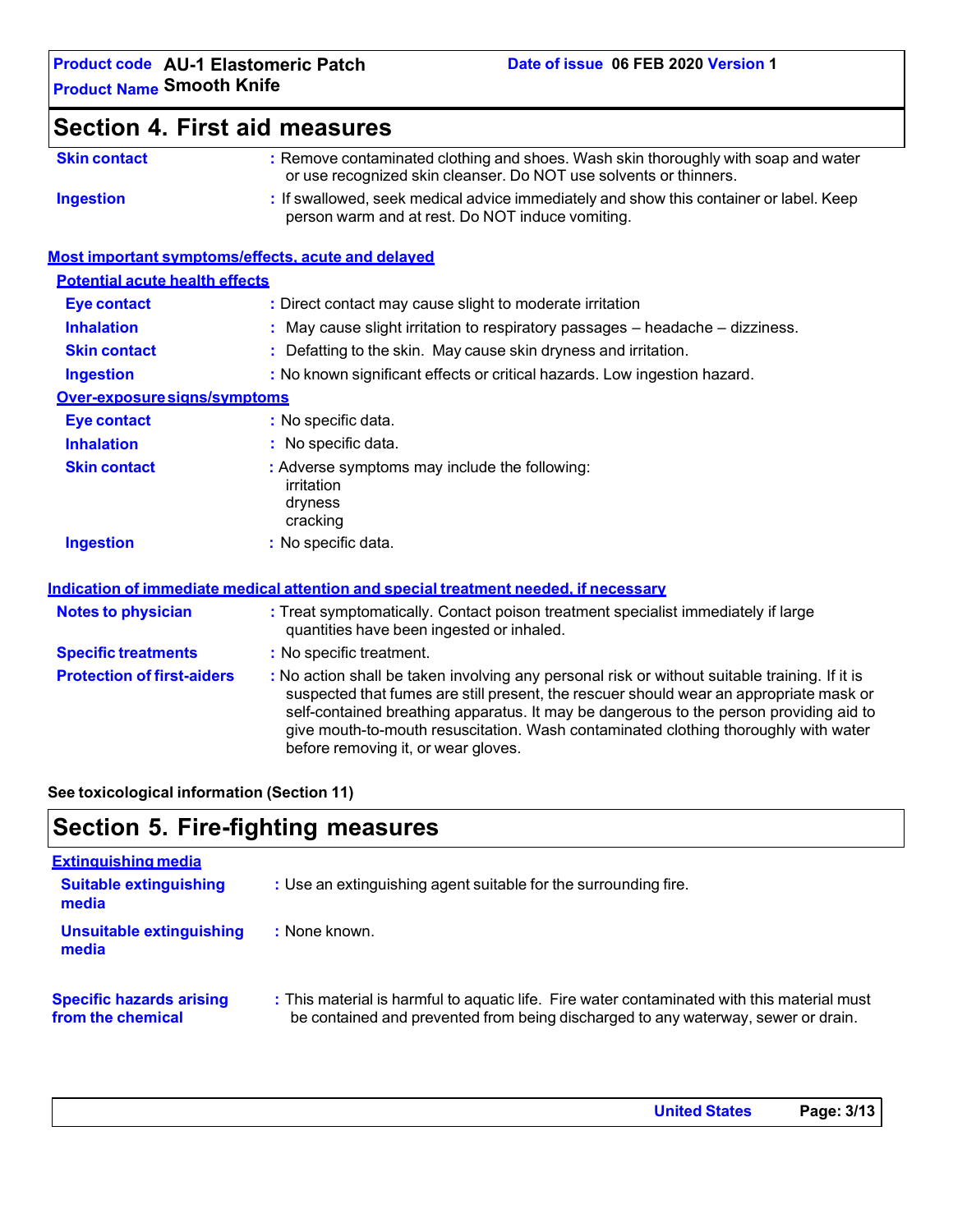# **Section 5. Fire-fighting measures**

| <b>Hazardous thermal</b><br>decomposition products       | : Decomposition products may include the following materials:<br>carbon dioxide<br>carbon monoxide<br>metal oxide/oxides                                                                            |
|----------------------------------------------------------|-----------------------------------------------------------------------------------------------------------------------------------------------------------------------------------------------------|
| <b>Special protective actions</b><br>for fire-fighters   | : Promptly isolate the scene by removing all persons from the vicinity of the incident if<br>there is a fire. No action shall be taken involving any personal risk or without suitable<br>training. |
| <b>Special protective</b><br>equipment for fire-fighters | : Fire-fighters should wear appropriate protective equipment and self-contained breathing<br>apparatus (SCBA) with a full face-piece operated in positive pressure mode.                            |

# **Section 6. Accidental release measures**

### **Personal precautions, protective equipment and emergency procedures**

| For non-emergency<br>personnel | : No action shall be taken involving any personal risk or without suitable training.<br>Evacuate surrounding areas. Keep unnecessary and unprotected personnel from<br>entering. Do not touch or walk through spilled material. Provide adequate ventilation.<br>Wear appropriate respirator when ventilation is inadequate. Put on appropriate<br>personal protective equipment.                                                               |
|--------------------------------|-------------------------------------------------------------------------------------------------------------------------------------------------------------------------------------------------------------------------------------------------------------------------------------------------------------------------------------------------------------------------------------------------------------------------------------------------|
|                                | For emergency responders : If specialized clothing is required to deal with the spillage, take note of any information<br>in Section 8 on suitable and unsuitable materials. See also the information in "For non-<br>emergency personnel".                                                                                                                                                                                                     |
|                                | <b>Environmental precautions</b> : Avoid dispersal of spilled material and runoff and contact with soil, waterways, drains<br>and sewers. Inform the relevant authorities if the product has caused environmental<br>pollution (sewers, waterways, soil or air).                                                                                                                                                                                |
|                                | Methods and materials for containment and cleaning up                                                                                                                                                                                                                                                                                                                                                                                           |
| <b>Small spill</b>             | : Move containers from spill area. Avoid dust generation. Do not dry sweep. Vacuum<br>dust with equipment fitted with a HEPA filter and place in a closed, labeled waste<br>container. Dispose of via a licensed waste disposal contractor.                                                                                                                                                                                                     |
| <b>Large spill</b>             | : Move containers from spill area. Approach release from upwind. Prevent entry into<br>sewers, water courses, basements or confined areas. Avoid dust generation. Do not<br>dry sweep. Vacuum dust with equipment fitted with a HEPA filter and place in a closed,<br>labeled waste container. Dispose of via a licensed waste disposal contractor. Note:<br>see Section 1 for emergency contact information and Section 13 for waste disposal. |
|                                |                                                                                                                                                                                                                                                                                                                                                                                                                                                 |

## **Section 7. Handling and storage**

**Precautions for safe handling**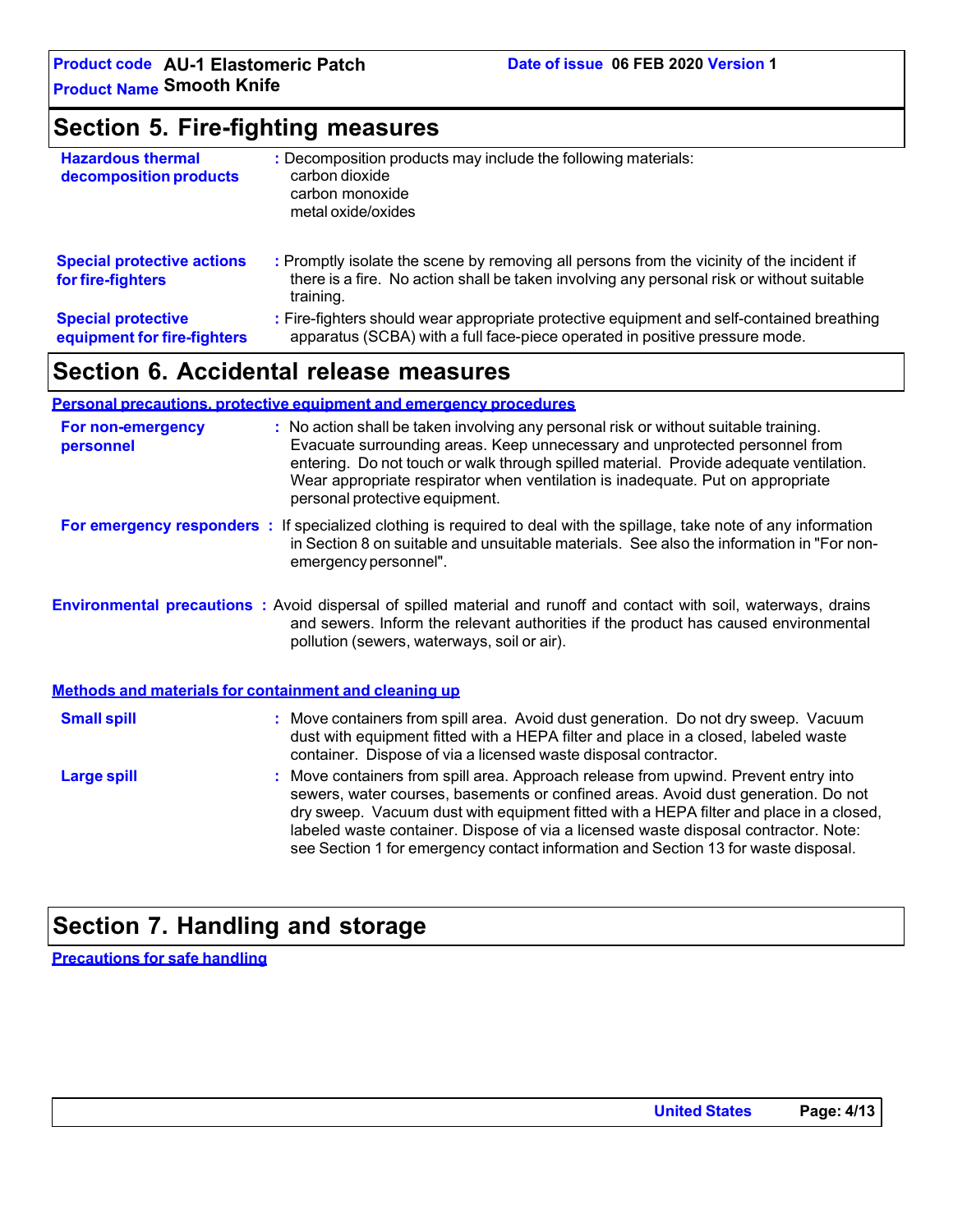# **Section 7. Handling and storage**

| <b>Protective measures</b>                                                       | : Put on appropriate personal protective equipment (see Section 8). Avoid exposure -<br>obtain special instructions before use. Do not handle until all safety precautions have<br>been read and understood. Do not get in eyes or on skin or clothing. Do not ingest. If<br>during normal use the material presents a respiratory hazard, use only with adequate<br>ventilation or wear appropriate respirator. Keep in the original container or an approved<br>alternative made from a compatible material, kept tightly closed when not in use. Empty<br>containers retain product residue and can be hazardous. Do not reuse container. |
|----------------------------------------------------------------------------------|----------------------------------------------------------------------------------------------------------------------------------------------------------------------------------------------------------------------------------------------------------------------------------------------------------------------------------------------------------------------------------------------------------------------------------------------------------------------------------------------------------------------------------------------------------------------------------------------------------------------------------------------|
| <b>Special precautions</b>                                                       | : If this material is part of a multiple component system, read the Safety Data Sheet(s) for<br>the other component or components before blending as the resulting mixture may have<br>the hazards of all of its parts.                                                                                                                                                                                                                                                                                                                                                                                                                      |
| <b>Advice on general</b><br>occupational hygiene                                 | : Eating, drinking and smoking should be prohibited in areas where this material is<br>handled, stored and processed. Workers should wash hands and face before eating,<br>drinking and smoking. Remove contaminated clothing and protective equipment before<br>entering eating areas. See also Section 8 for additional information on hygiene<br>measures.                                                                                                                                                                                                                                                                                |
| <b>Conditions for safe storage,</b><br>including any<br><b>incompatibilities</b> | : Do not store below the following temperature: 5°C (41°F). Store in accordance with<br>local regulations. Store in original container protected from direct sunlight in a dry, cool<br>and well-ventilated area, away from incompatible materials (see Section 10) and food<br>and drink. Keep container tightly closed and sealed until ready for use. Containers that<br>have been opened must be carefully resealed and kept upright to prevent leakage. Do<br>not store in unlabeled containers. Use appropriate containment to avoid environmental<br>contamination.                                                                   |

# **Section 8. Exposure controls/personal protection**

### **Control parameters**

### **Occupational exposure limits**

| Ingredient name                                                              | <b>Exposure limits</b>                              |
|------------------------------------------------------------------------------|-----------------------------------------------------|
| Limestone                                                                    | OSHA PEL (United States, 2/2013).                   |
|                                                                              | TWA: 5 mg/m <sup>3</sup> 8 hours. Form: Respirable  |
|                                                                              | <b>I</b> fraction                                   |
|                                                                              | TWA: 15 mg/m <sup>3</sup> 8 hours. Form: Total dust |
| <b>Titanium Dioxide</b>                                                      | OSHA PEL (United States, 2/2013).                   |
|                                                                              | TWA: 15 mg/m <sup>3</sup> 8 hours. Form: Total dust |
|                                                                              | ACGIH TLV (United States, 6/2013).                  |
|                                                                              | TWA: $10 \text{ mg/m}^3$ 8 hours.                   |
| Ethylene Glycol                                                              | ACGIH TLV (United States, 6/2013).                  |
|                                                                              | C: 100 mg/m <sup>3</sup> Form: Aerosol              |
|                                                                              | ACGIH TLV (United States, 6/2013).                  |
| Crystalline Silica, respirable powder (<10 microns)                          | TWA: 0.025 mg/m <sup>3</sup> 8 hours. Form:         |
|                                                                              | Respirable                                          |
|                                                                              | OSHA PEL Z3 (United States, 2/2013).                |
|                                                                              | TWA: 10 MG/M3 / (%SiO2+2) 8 hours. Form:            |
|                                                                              | Respirable                                          |
|                                                                              | TWA: 250 MPPCF / (%SiO2+5) 8 hours.                 |
|                                                                              | Form: Respirable                                    |
| Key to abbreviations                                                         |                                                     |
| $=$ Acceptable Maximum Peak<br>A                                             | S<br>= Potential skin absorption                    |
| <b>ACGIH</b><br>= American Conference of Governmental Industrial Hygienists. | <b>SR</b><br>= Respiratory sensitization            |

 $SR = Respiratory sensitivity  
\nSS = Skin sensitivityization$ = Skin sensitization

C **=** Ceiling Limit

**United States Page: 5/13**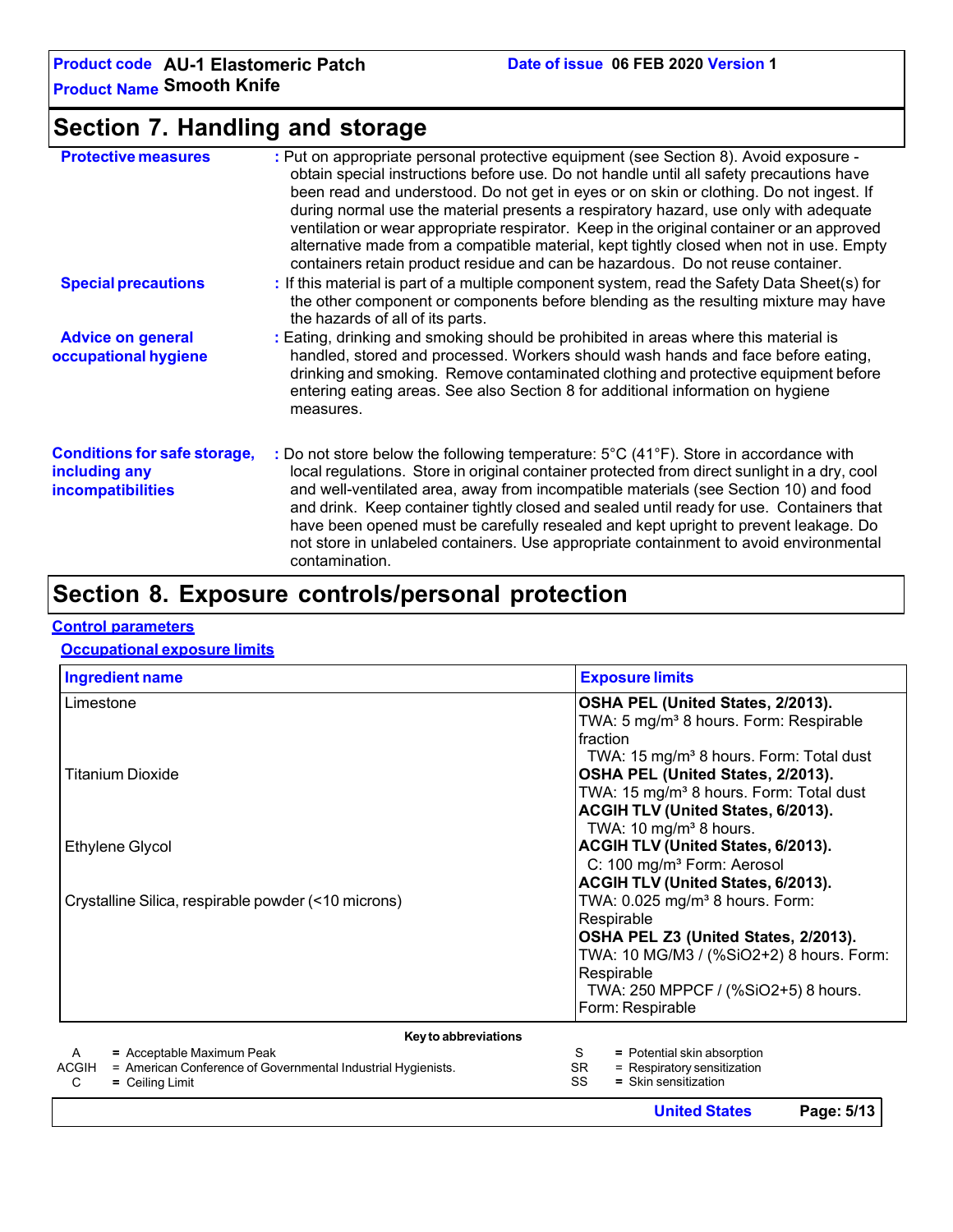# **Section 8. Exposure controls/personal protection**

|             | = Fume                                | STEL | = Short term Exposure limit values |
|-------------|---------------------------------------|------|------------------------------------|
| <b>IPEL</b> | = Internal Permissible Exposure Limit |      | Total dust<br>$=$                  |

OSHA = Occupational Safety and Health Administration. TLV = Threshold Limit Value<br>R = Respirable **R** = Respirable **R** = Time Weighted Average

R = Respirable **Fig. 2018** = Respirable **Fig. 2018 EXECUTE:** TWA = Time Weighted Average <br>Z = OSHA 29CFR 1910.1200 Subpart Z - Toxic and Hazardous Substances = OSHA 29CFR 1910.1200 Subpart Z - Toxic and Hazardous Substances

### **Consult local authorities for acceptable exposure limits.**

| <b>Recommended monitoring</b><br>procedures          | : If this product contains ingredients with exposure limits, personal, workplace<br>atmosphere or biological monitoring may be required to determine the effectiveness of<br>the ventilation or other control measures and/or the necessity to use respiratory<br>protective equipment. Reference should be made to appropriate monitoring standards.<br>Reference to national guidance documents for methods for the determination of<br>hazardous substances will also be required.                                                                                                                                  |
|------------------------------------------------------|------------------------------------------------------------------------------------------------------------------------------------------------------------------------------------------------------------------------------------------------------------------------------------------------------------------------------------------------------------------------------------------------------------------------------------------------------------------------------------------------------------------------------------------------------------------------------------------------------------------------|
| <b>Appropriate engineering</b><br>controls           | : If user operations generate dust, fumes, gas, vapor or mist, use process enclosures,<br>local exhaust ventilation or other engineering controls to keep worker exposure to<br>airborne contaminants below any recommended or statutory limits.                                                                                                                                                                                                                                                                                                                                                                       |
| <b>Environmental exposure</b><br>controls            | : Emissions from ventilation or work process equipment should be checked to ensure<br>they comply with the requirements of environmental protection legislation. In some<br>cases, fume scrubbers, filters or engineering modifications to the process equipment<br>will be necessary to reduce emissions to acceptable levels.                                                                                                                                                                                                                                                                                        |
| Individual protection measures                       |                                                                                                                                                                                                                                                                                                                                                                                                                                                                                                                                                                                                                        |
| <b>Hygiene measures</b>                              | : Wash hands, forearms and face thoroughly after handling chemical products, before<br>eating, smoking and using the lavatory and at the end of the working period.<br>Appropriate techniques should be used to remove potentially contaminated clothing.<br>Wash contaminated clothing before reusing. Ensure that eyewash stations and safety<br>showers are close to the workstation location.                                                                                                                                                                                                                      |
| <b>Eye/face protection</b><br><b>Skin protection</b> | : Safety glasses with side shields.                                                                                                                                                                                                                                                                                                                                                                                                                                                                                                                                                                                    |
| <b>Hand protection</b>                               | : Chemical-resistant, impervious gloves complying with an approved standard should be<br>worn at all times when handling chemical products if a risk assessment indicates this is<br>necessary. Considering the parameters specified by the glove manufacturer, check<br>during use that the gloves are still retaining their protective properties. It should be<br>noted that the time to breakthrough for any glove material may be different for different<br>glove manufacturers. In the case of mixtures, consisting of several substances, the<br>protection time of the gloves cannot be accurately estimated. |
| <b>Gloves</b>                                        |                                                                                                                                                                                                                                                                                                                                                                                                                                                                                                                                                                                                                        |
| <b>Body protection</b>                               | : Personal protective equipment for the body should be selected based on the task being<br>performed and the risks involved and should be approved by a specialist before<br>handling this product.                                                                                                                                                                                                                                                                                                                                                                                                                    |
| <b>Other skin protection</b>                         | : Appropriate footwear and any additional skin protection measures should be selected<br>based on the task being performed and the risks involved and should be approved by a<br>specialist before handling this product.                                                                                                                                                                                                                                                                                                                                                                                              |
| <b>Respiratory protection</b>                        | : Respirator selection must be based on known or anticipated exposure levels, the<br>hazards of the product and the safe working limits of the selected respirator. If workers<br>are exposed to concentrations above the exposure limit, they must use appropriate,<br>certified respirators. Use a properly fitted, air-purifying or air-fed respirator complying<br>with an approved standard if a risk assessment indicates this is necessary.                                                                                                                                                                     |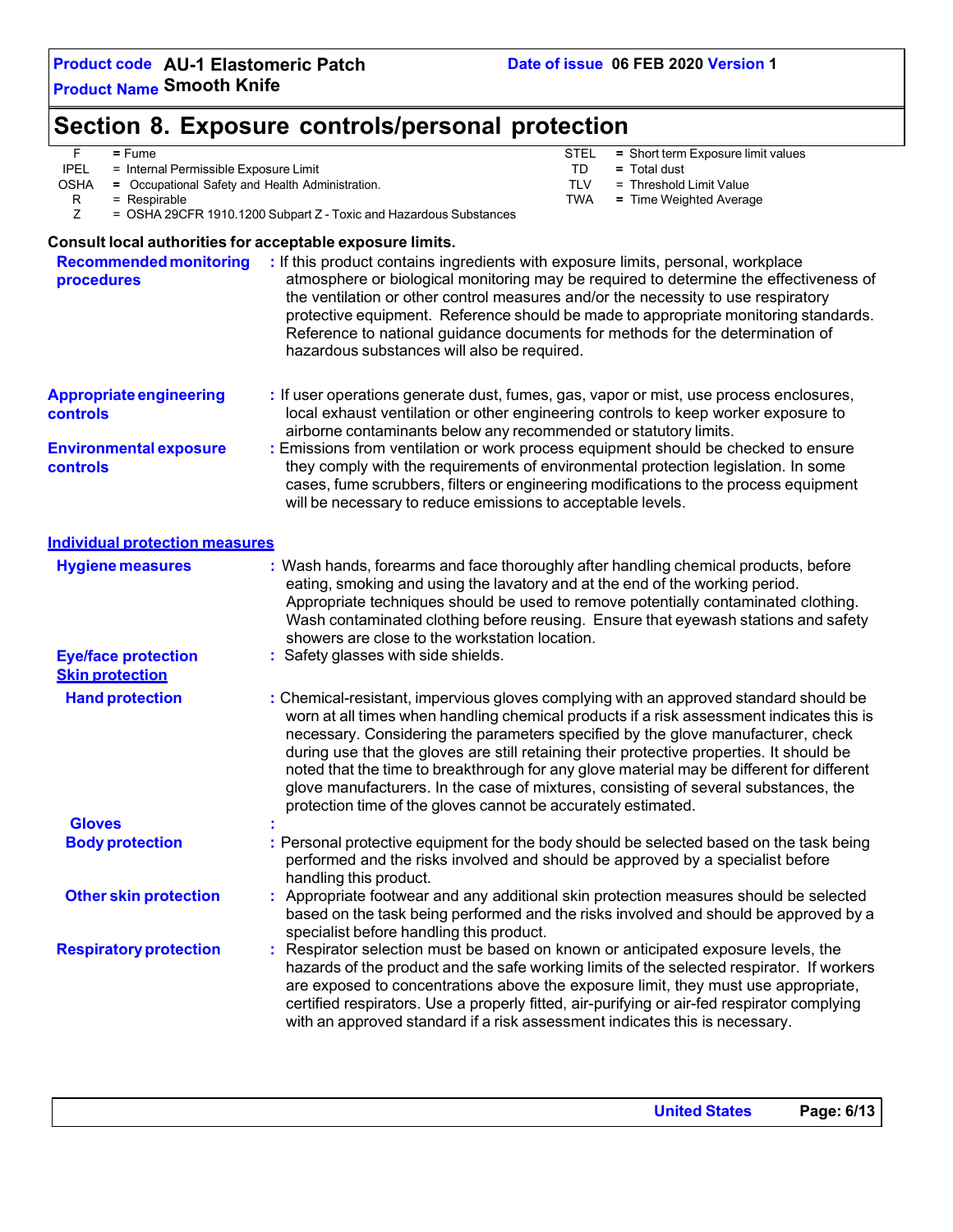**Section 9. Physical and chemical properties**

#### **Appearance**

| <b>Physical state</b>                                  | Paste                                                |
|--------------------------------------------------------|------------------------------------------------------|
| <b>Color</b>                                           | White                                                |
| Odor                                                   | : Mild Acrylic                                       |
| <b>Odor threshold</b>                                  | : Not available.                                     |
| рH                                                     | $: 7.5 - 8.5$                                        |
| <b>Melting point</b>                                   | : Not available.                                     |
| <b>Boiling point</b>                                   | : Not available.                                     |
| <b>Flash point</b>                                     | : Closed cup: $>93.33^{\circ}$ C ( $>200^{\circ}$ F) |
| <b>Auto-ignition temperature</b>                       | : Not available.                                     |
| <b>Decomposition temperature</b>                       | : Not available.                                     |
| <b>Flammability (solid, gas)</b>                       | : Not available.                                     |
| <b>Lower and upper explosive</b><br>(flammable) limits | : Not available.                                     |
| <b>Evaporation rate</b>                                | $: 0.3$ (butyl acetate = 1)                          |
| <b>Vapor pressure</b>                                  | : 2.2 kPa (16.5 mm Hg) [room temperature]            |
| <b>Vapor density</b>                                   | : Not available.                                     |
| <b>Relative density</b>                                | : 1.70                                               |
| Density (Ibs / gal)                                    | : 14.2                                               |
| <b>Solubility</b>                                      | : Soluble in water                                   |
| <b>Partition coefficient: n-</b><br>octanol/water      | : Not available.                                     |
| <b>Viscosity</b>                                       | $: 50000$ cps $- 150000$ cps                         |
| <b>Volatility</b>                                      | <b>TBD</b>                                           |
| % Solid. (w/w)                                         | TBD                                                  |
|                                                        |                                                      |

# **Section 10. Stability and reactivity**

|                                                     | <b>United States</b><br>Page: 7/13                                                                                                            |
|-----------------------------------------------------|-----------------------------------------------------------------------------------------------------------------------------------------------|
| <b>Hazardous decomposition</b><br>products          | : Decomposition products may include the following materials: carbon monoxide, carbon<br>dioxide, smoke, oxides of nitrogen.                  |
| Incompatible materials                              | : Keep away from the following materials to prevent strong exothermic reactions:<br>oxidizing agents, strong alkalis, strong acids.           |
| <b>Conditions to avoid</b>                          | : When exposed to high temperatures may produce hazardous decomposition products.<br>Refer to protective measures listed in sections 7 and 8. |
| <b>Possibility of hazardous</b><br><b>reactions</b> | : Under normal conditions of storage and use, hazardous reactions will not occur.                                                             |
| <b>Chemical stability</b>                           | : The product is stable.                                                                                                                      |
| <b>Reactivity</b>                                   | : No specific test data related to reactivity available for this product or its ingredients.                                                  |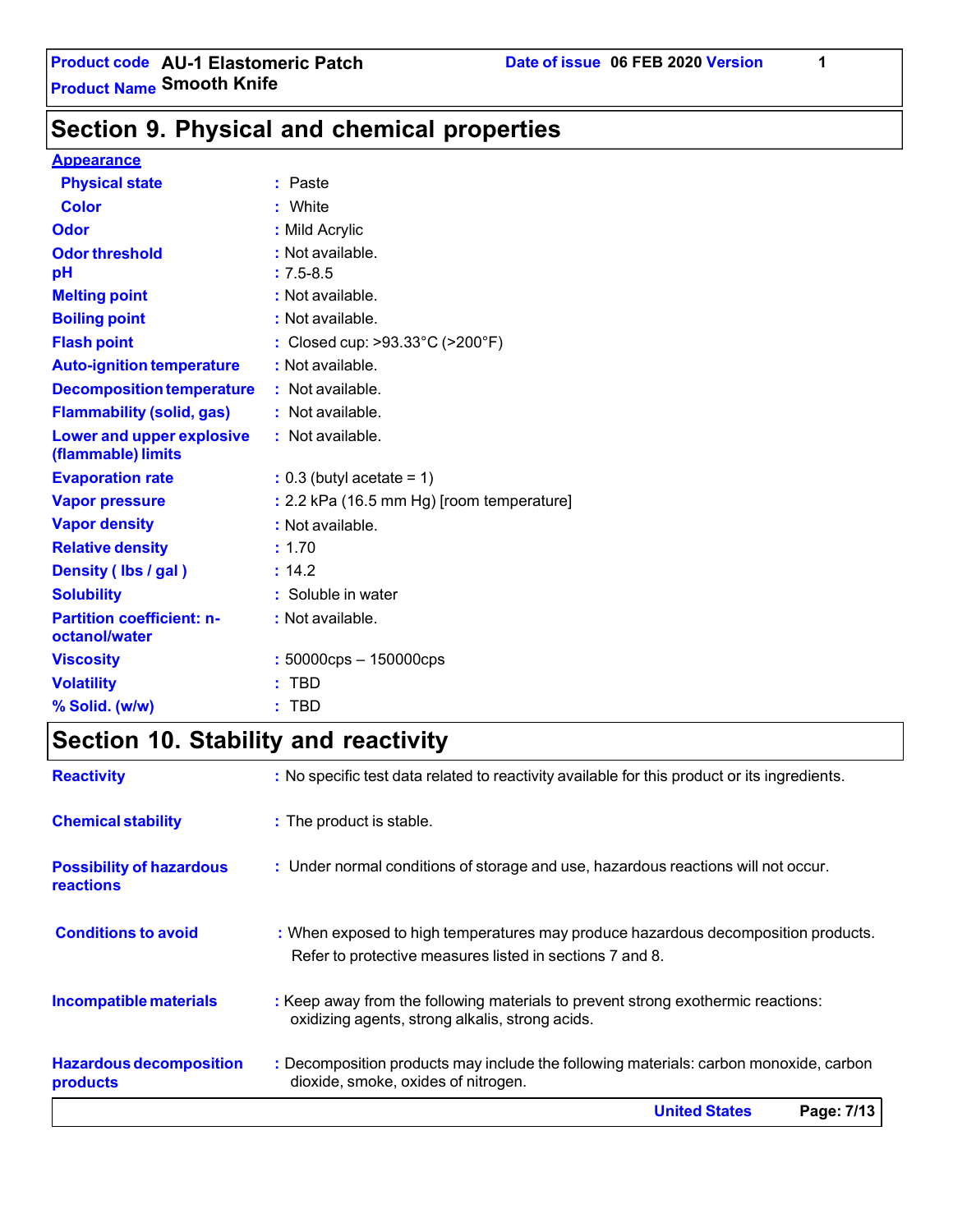# **Section 11. Toxicological information**

### **Information on toxicological effects**

### **Acute toxicity**

| <b>Product/ingredient name</b>                                                    | <b>Result</b>                                      |  |  | <b>Species</b>                                                                       | <b>Dose</b> | <b>Exposure</b> |
|-----------------------------------------------------------------------------------|----------------------------------------------------|--|--|--------------------------------------------------------------------------------------|-------------|-----------------|
| <b>Titanium Dioxide</b>                                                           | LD50 Oral                                          |  |  | Rat                                                                                  | $>10$ g/kg  |                 |
| <b>Ethylene Glycol</b>                                                            | LD50 Dermal                                        |  |  | Rabbit                                                                               | 9.53 g/kg   |                 |
|                                                                                   | LD50 Oral                                          |  |  | Rat                                                                                  | 4700 mg/kg  |                 |
| <b>Conclusion/Summary</b>                                                         |                                                    |  |  | : There are no data available on the mixture itself.                                 |             |                 |
| <b>Irritation/Corrosion</b>                                                       |                                                    |  |  |                                                                                      |             |                 |
| <b>Conclusion/Summary</b>                                                         |                                                    |  |  |                                                                                      |             |                 |
| <b>Skin</b>                                                                       |                                                    |  |  | There are no data available on the mixture itself.                                   |             |                 |
| <b>Eyes</b>                                                                       |                                                    |  |  | There are no data available on the mixture itself.                                   |             |                 |
| <b>Respiratory</b>                                                                |                                                    |  |  | There are no data available on the mixture itself.                                   |             |                 |
| <b>Sensitization</b>                                                              |                                                    |  |  |                                                                                      |             |                 |
| <b>Conclusion/Summary</b>                                                         |                                                    |  |  |                                                                                      |             |                 |
| <b>Skin</b>                                                                       | There are no data available on the mixture itself. |  |  |                                                                                      |             |                 |
| There are no data available on the mixture itself.<br><b>Respiratory</b>          |                                                    |  |  |                                                                                      |             |                 |
| <b>Mutagenicity</b>                                                               |                                                    |  |  |                                                                                      |             |                 |
| : There are no data available on the mixture itself.<br><b>Conclusion/Summary</b> |                                                    |  |  |                                                                                      |             |                 |
| <b>Carcinogenicity</b>                                                            |                                                    |  |  |                                                                                      |             |                 |
| : There are no data available on the mixture itself.<br><b>Conclusion/Summary</b> |                                                    |  |  |                                                                                      |             |                 |
| <b>Classification</b>                                                             |                                                    |  |  |                                                                                      |             |                 |
| <b>IARC</b><br><b>OSHA</b><br><b>NTP</b><br><b>Product/ingredient name</b>        |                                                    |  |  |                                                                                      |             |                 |
| 2B<br><b>Titanium Dioxide</b>                                                     |                                                    |  |  |                                                                                      |             |                 |
| Crystalline Silica, respirable<br>Known to be a human carcinogen.<br>1<br>۰       |                                                    |  |  |                                                                                      |             |                 |
| powder (<10 microns)                                                              |                                                    |  |  |                                                                                      |             |                 |
| <b>Carcinogen Classification code:</b>                                            |                                                    |  |  |                                                                                      |             |                 |
| IARC: 1, 2A, 2B, 3, 4                                                             |                                                    |  |  |                                                                                      |             |                 |
|                                                                                   |                                                    |  |  | NTP: Known to be a human carcinogen; Reasonably anticipated to be a human carcinogen |             |                 |
| OSHA: +                                                                           |                                                    |  |  |                                                                                      |             |                 |
|                                                                                   | Not listed/not regulated: -                        |  |  |                                                                                      |             |                 |

### **Reproductive toxicity**

**Conclusion/Summary :**  : There are no data available on the mixture itself.

#### **Teratogenicity**

**Conclusion/Summary :**  : There are no data available on the mixture itself.

### **Specific target organ toxicity (single exposure)**

Not available.

#### **Specific target organ toxicity (repeated exposure)**

| <b>Name</b>                                         | <b>Category</b> |
|-----------------------------------------------------|-----------------|
| Ethylene Glycol                                     | Category 2      |
| Crystalline Silica, respirable powder (<10 microns) | Category 2      |

|--|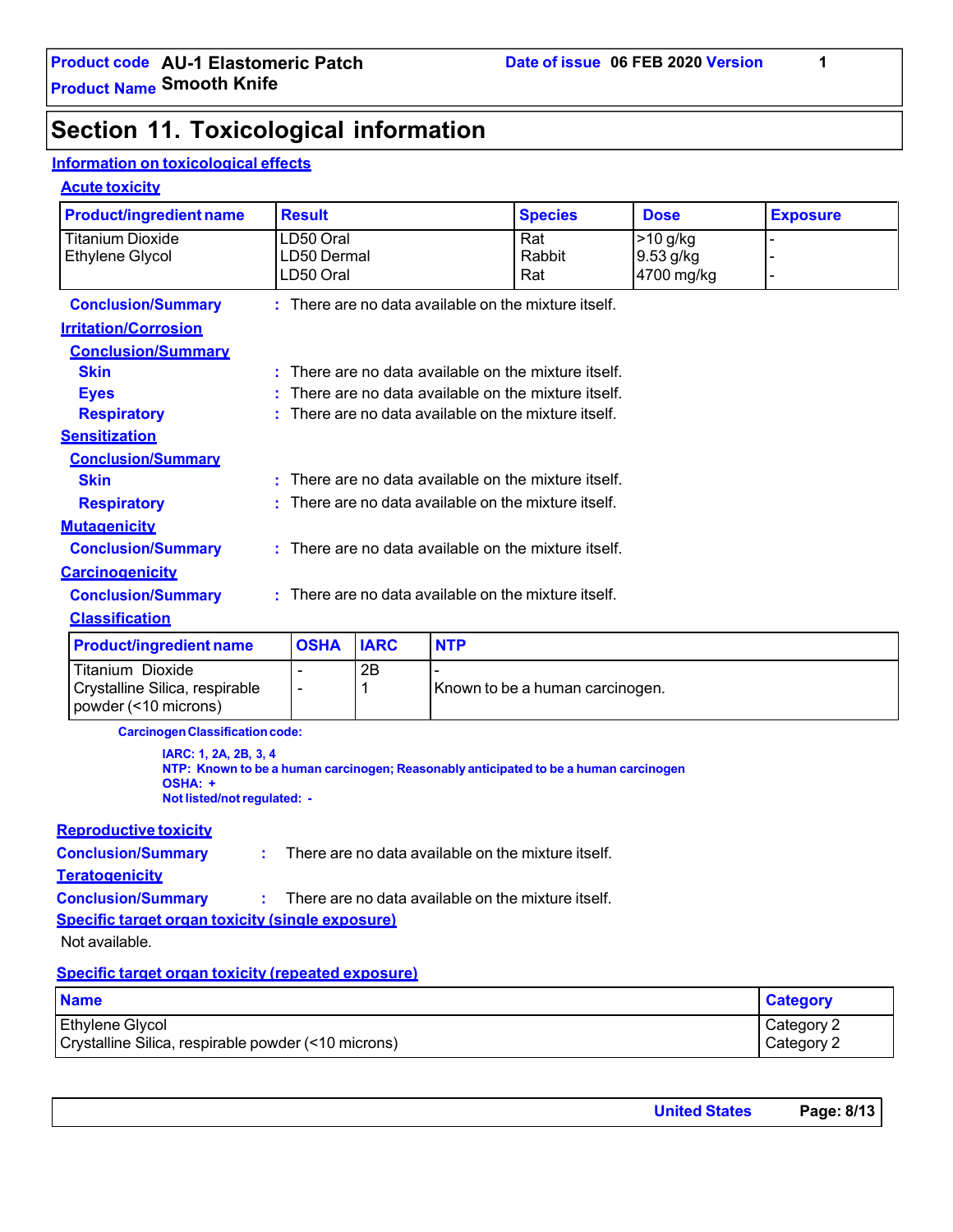## **Section 11. Toxicological information**

**Target organs : Contains material which may cause damage to the following organs: kidneys, lungs,** heart, upper respiratory tract, skin, central nervous system (CNS), eye, lens or cornea.

### **Aspiration hazard**

Not available.

### **Information on the likely routes of exposure**

### **Potential acute health effects**

| <b>Eye contact</b>                           | : No known significant effects or critical hazards.                                                                                                                                                                                                                                                                                                                                                                                                                                                                                                               |
|----------------------------------------------|-------------------------------------------------------------------------------------------------------------------------------------------------------------------------------------------------------------------------------------------------------------------------------------------------------------------------------------------------------------------------------------------------------------------------------------------------------------------------------------------------------------------------------------------------------------------|
| <b>Inhalation</b>                            | : No known significant effects or critical hazards.                                                                                                                                                                                                                                                                                                                                                                                                                                                                                                               |
| <b>Skin contact</b>                          | : Defatting to the skin. May cause skin dryness and irritation.                                                                                                                                                                                                                                                                                                                                                                                                                                                                                                   |
| <b>Ingestion</b>                             | : No known significant effects or critical hazards.                                                                                                                                                                                                                                                                                                                                                                                                                                                                                                               |
| Over-exposure signs/symptoms                 |                                                                                                                                                                                                                                                                                                                                                                                                                                                                                                                                                                   |
| <b>Eye contact</b>                           | : No specific data.                                                                                                                                                                                                                                                                                                                                                                                                                                                                                                                                               |
| <b>Inhalation</b>                            | : No specific data.                                                                                                                                                                                                                                                                                                                                                                                                                                                                                                                                               |
| <b>Skin contact</b>                          | : Adverse symptoms may include the following:                                                                                                                                                                                                                                                                                                                                                                                                                                                                                                                     |
|                                              | irritation                                                                                                                                                                                                                                                                                                                                                                                                                                                                                                                                                        |
|                                              | dryness<br>cracking                                                                                                                                                                                                                                                                                                                                                                                                                                                                                                                                               |
| <b>Ingestion</b>                             | : No specific data.                                                                                                                                                                                                                                                                                                                                                                                                                                                                                                                                               |
|                                              | Delayed and immediate effects and also chronic effects from short and long term exposure                                                                                                                                                                                                                                                                                                                                                                                                                                                                          |
| <b>Conclusion/Summary</b>                    | : There are no data available on the mixture itself. This product contains crystalline silica<br>which can cause lung cancer or silicosis. The risk of cancer depends on the duration<br>and level of exposure to dust from sanding surfaces or mist from spray applications.<br>Ingestion may cause nausea, diarrhea and vomiting. This takes into account, where<br>known, delayed and immediate effects and also chronic effects of components from<br>short-term and long-term exposure by oral, inhalation and dermal routes of exposure<br>and eye contact. |
| <b>Short term exposure</b>                   |                                                                                                                                                                                                                                                                                                                                                                                                                                                                                                                                                                   |
| <b>Potential immediate</b><br><b>effects</b> | $:$ There are no data available on the mixture itself.                                                                                                                                                                                                                                                                                                                                                                                                                                                                                                            |
| <b>Potential delayed effects</b>             | $:$ There are no data available on the mixture itself.                                                                                                                                                                                                                                                                                                                                                                                                                                                                                                            |
| Long term exposure                           |                                                                                                                                                                                                                                                                                                                                                                                                                                                                                                                                                                   |
| <b>Potential immediate</b><br><b>effects</b> | : There are no data available on the mixture itself.                                                                                                                                                                                                                                                                                                                                                                                                                                                                                                              |
| <b>Potential delayed effects</b>             | $\therefore$ There are no data available on the mixture itself.                                                                                                                                                                                                                                                                                                                                                                                                                                                                                                   |
| <b>Potential chronic health effects</b>      |                                                                                                                                                                                                                                                                                                                                                                                                                                                                                                                                                                   |
| <b>General</b>                               | May cause damage to organs through prolonged or repeated exposure. Prolonged or                                                                                                                                                                                                                                                                                                                                                                                                                                                                                   |
|                                              | repeated contact can defat the skin and lead to irritation, cracking and/or dermatitis.                                                                                                                                                                                                                                                                                                                                                                                                                                                                           |
| <b>Carcinogenicity</b>                       | : May cause cancer. Risk of cancer depends on duration and level of exposure.                                                                                                                                                                                                                                                                                                                                                                                                                                                                                     |
| <b>Mutagenicity</b>                          | : No known significant effects or critical hazards.                                                                                                                                                                                                                                                                                                                                                                                                                                                                                                               |
| <b>Teratogenicity</b>                        | : No known significant effects or critical hazards.                                                                                                                                                                                                                                                                                                                                                                                                                                                                                                               |
| <b>Developmental effects</b>                 | : No known significant effects or critical hazards.                                                                                                                                                                                                                                                                                                                                                                                                                                                                                                               |
| <b>Fertility effects</b>                     | : No known significant effects or critical hazards.                                                                                                                                                                                                                                                                                                                                                                                                                                                                                                               |
| <b>Numerical measures of toxicity</b>        |                                                                                                                                                                                                                                                                                                                                                                                                                                                                                                                                                                   |
| <b>Acute toxicity estimates</b>              |                                                                                                                                                                                                                                                                                                                                                                                                                                                                                                                                                                   |
|                                              |                                                                                                                                                                                                                                                                                                                                                                                                                                                                                                                                                                   |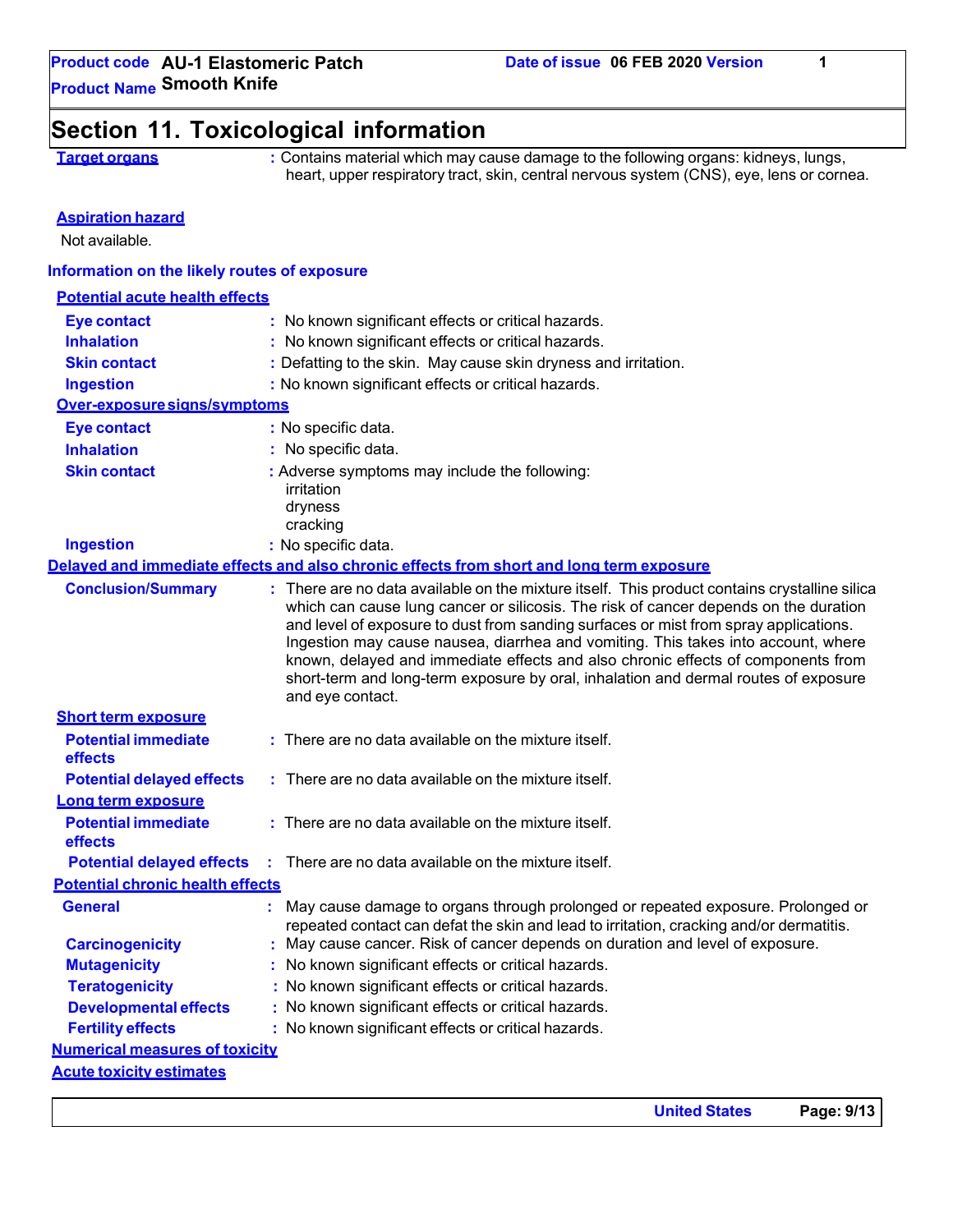**Product Name**

### **Section 11. Toxicological information**

| <b>Route</b> | <b>ATE value</b> |
|--------------|------------------|
| Oral         | 4033.8 mg/kg     |

# **Section 12. Ecological information**

| <b>Product/ingredient name</b> | <b>Result</b>                   | <b>Species</b>                              | <b>Exposure</b> |
|--------------------------------|---------------------------------|---------------------------------------------|-----------------|
| <b>Titanium Dioxide</b>        | Acute EC50 100 mg/l Fresh water | Daphnia - Daphnia magna -<br><b>Neonate</b> | 48 hours        |

### **Persistence and degradability**

Not available.

### **Bioaccumulative potential**

| <b>Product/ingredient name</b> | $\mathsf{LogP}_\mathsf{ow}$ | <b>BCF</b> | <b>Potential</b> |
|--------------------------------|-----------------------------|------------|------------------|
| <b>Ethylene Glycol</b>         | $-1.36$                     |            | low              |

### **Mobility in soil**

**Soil/water partition coefficient** (K<sub>oc</sub>)

**:** Not available.

# **Section 13. Disposal considerations**

| <b>Disposal methods</b> | : The generation of waste should be avoided or minimized wherever possible. Disposal<br>of this product, solutions and any by-products should at all times comply with the |
|-------------------------|----------------------------------------------------------------------------------------------------------------------------------------------------------------------------|
|                         | requirements of environmental protection and waste disposal legislation and any                                                                                            |
|                         | regional local authority requirements. Dispose of surplus and non-recyclable products                                                                                      |
|                         | via a licensed waste disposal contractor. Waste should not be disposed of untreated to                                                                                     |
|                         | the sewer unless fully compliant with the requirements of all authorities with jurisdiction                                                                                |
|                         | Westernamerical del propulso del priparction er londfill abould antulo perpidere                                                                                           |

r. Waste should not be disposed of untreated to e requirements of all authorities with jurisdiction. Waste packaging should be recycled. Incineration or landfill should only be considered when recycling is not feasible. This material and its container must be disposed of in a safe way. Care should be taken when handling emptied containers that have not been cleaned or rinsed out. Empty containers or liners may retain some product residues. Avoid dispersal of spilled material and runoff and contact with soil, waterways, drains and sewers.

**Disposal should be in accordance with applicable regional, national and local laws and regulations.**

**Refer to Section 7: HANDLING AND STORAGE and Section 8: EXPOSURE CONTROLS/PERSONAL PROTECTION for additional handling information and protection of employees. Section 6. Accidental release measures**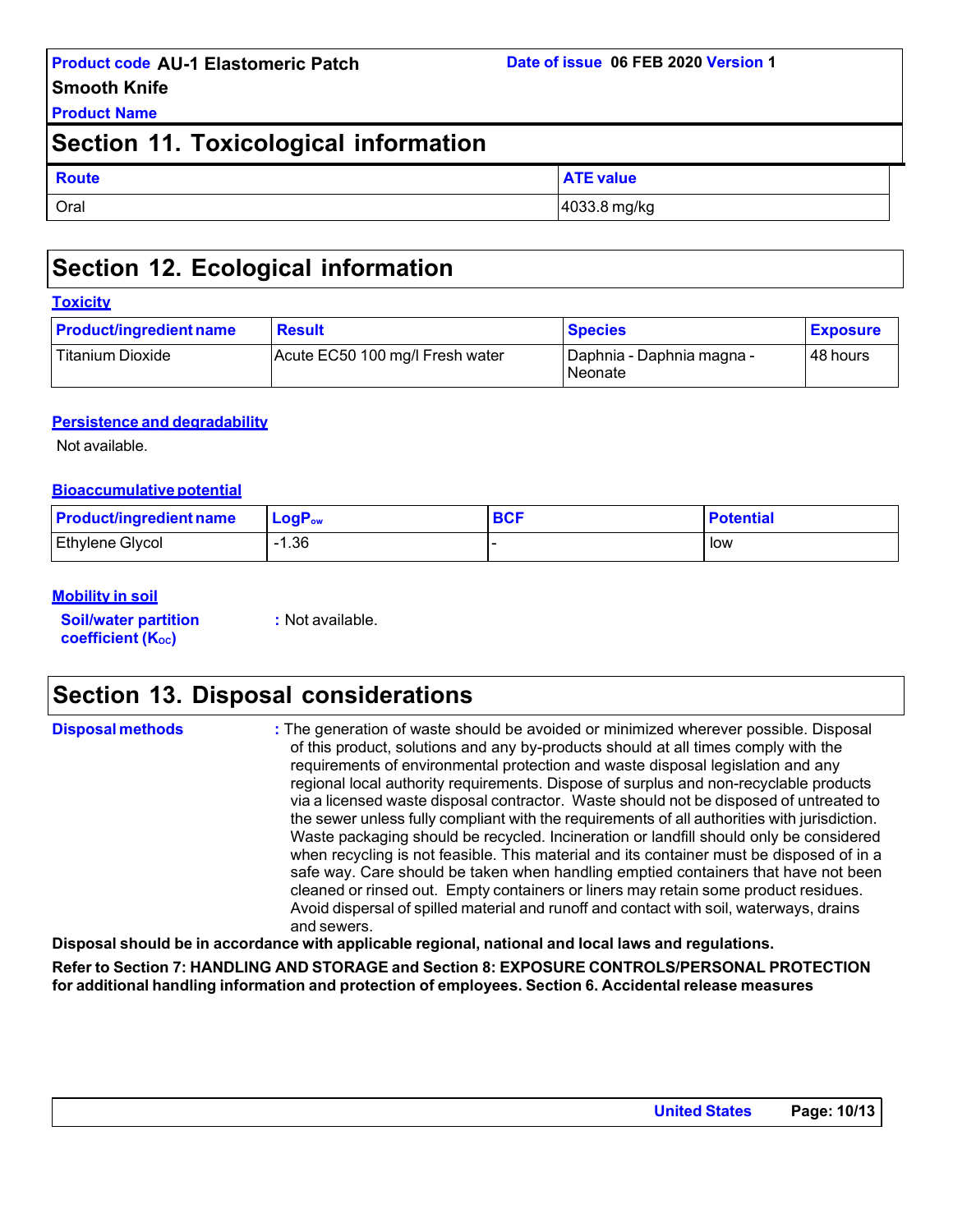**Product name**

# **14. Transport information**

|                                                      | <b>DOT</b>                                                                             | <b>IMDG</b>     | <b>IATA</b>     |
|------------------------------------------------------|----------------------------------------------------------------------------------------|-----------------|-----------------|
| <b>UN number</b>                                     | UN3077                                                                                 | Not regulated.  | Not regulated.  |
| <b>UN proper shipping</b><br>name                    | <b>ENVIRONMENTALLY</b><br>HAZARDOUS SUBSTANCE,<br>SOLID, N.O.S.<br>(carbendazim (ISO)) |                 |                 |
| <b>Transport hazard class</b> 9<br>(e <sub>s</sub> ) |                                                                                        |                 |                 |
| <b>Packing group</b>                                 | $\mathbf{III}$                                                                         |                 |                 |
| <b>Environmental hazards</b>                         | No.                                                                                    | No.             | No.             |
| <b>Marine pollutant</b><br>substances                | Not applicable.                                                                        | Not applicable. | Not applicable. |
| <b>Product RQ (lbs)</b>                              | 17636.7                                                                                | Not applicable. | Not applicable. |
| <b>RQ substances</b>                                 | (carbendazim (ISO))                                                                    | Not applicable. | Not applicable. |

### **Additional information**

| <b>DOT</b>  | : Package sizes shipped in quantities less than the product reportable quantity are not subject to the<br>RQ (reportable quantity) transportation requirements. |
|-------------|-----------------------------------------------------------------------------------------------------------------------------------------------------------------|
| <b>IMDG</b> | : None identified.                                                                                                                                              |
| <b>IATA</b> | : None identified.                                                                                                                                              |

**Special precautions for user : Transport within user's premises:** always transport in closed containers that are upright and secure. Ensure that persons transporting the product know what to do in the event of an accident or spillage.

# **Section 15. Regulatory information**

|                                               | <b>United States inventory (TSCA 8b) :</b> All components are listed or exempted.        |
|-----------------------------------------------|------------------------------------------------------------------------------------------|
| <b>Australia inventory (AICS)</b>             | : Not determined.                                                                        |
| Canada inventory (DSL)                        | : All components are listed or exempted.                                                 |
| <b>China inventory (IECSC)</b>                | : Not determined.                                                                        |
| <b>Europe inventory (REACH)</b>               | : Please contact your supplier for information on the inventory status of this material. |
| <b>Japan inventory (ENCS)</b>                 | : Not determined.                                                                        |
| Korea inventory (KECI)                        | : Not determined.                                                                        |
| New Zealand (NZIoC)                           | : Not determined.                                                                        |
| <b>Philippines</b> inventory<br>(PICCS)       | : Not determined.                                                                        |
| <b>United States</b>                          |                                                                                          |
| <b>SARA 302/304</b>                           |                                                                                          |
| <b>SARA 304 RQ</b>                            | : Not applicable.                                                                        |
| <b>Composition/information on ingredients</b> |                                                                                          |
|                                               |                                                                                          |

**United States Page: 11/13**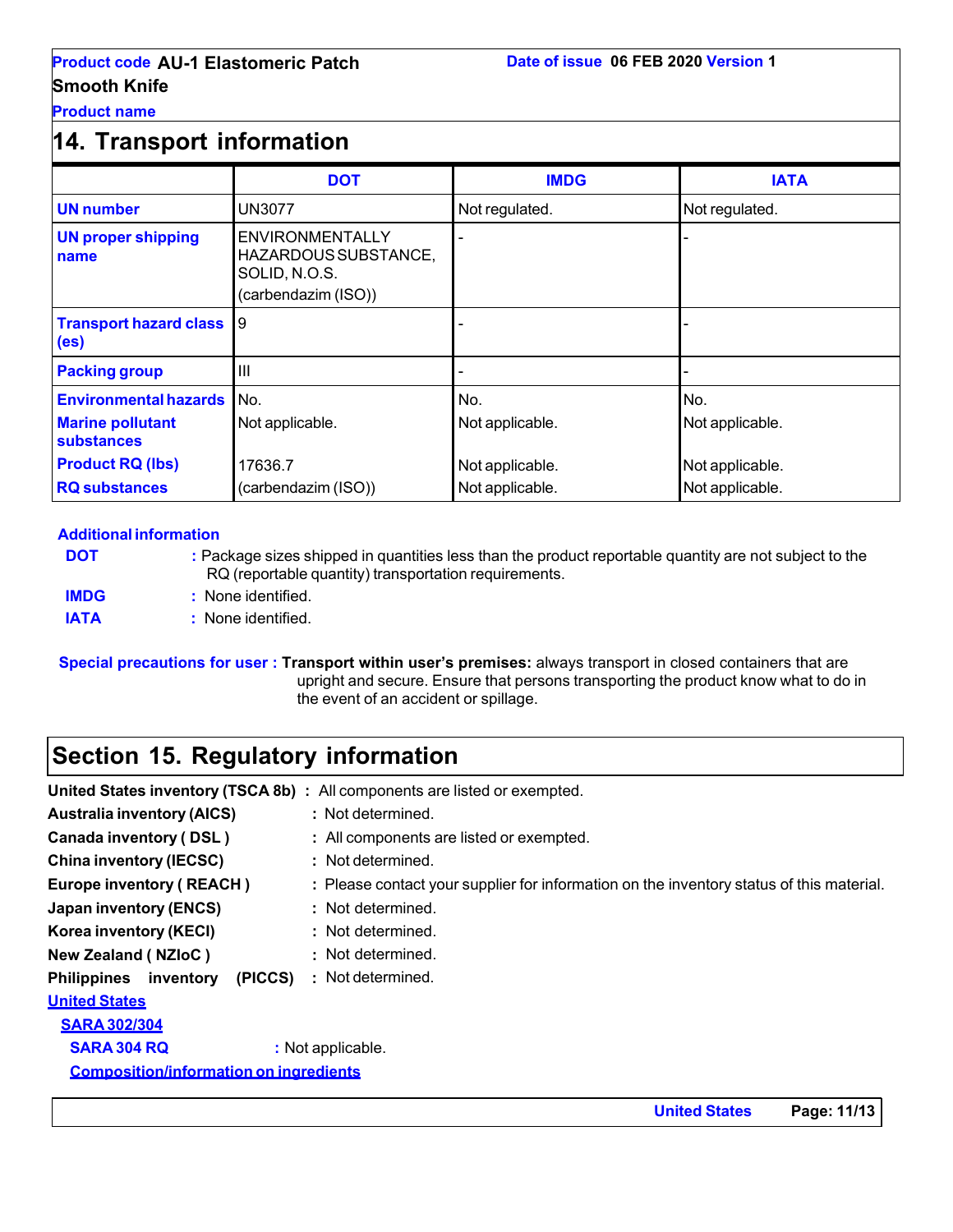### **Section 15. Regulatory information**

No products were found.

### **SARA 311/312**

**Classification :** Immediate (acute) health hazard Delayed (chronic) health hazard

### **Composition/information on ingredients**

| <b>Name</b>                                            | <b>Fire</b><br>hazard | <b>Sudden</b><br><b>release of</b><br><b>pressure</b> | <b>Reactive</b> | <b>Immediate</b><br>(acute)<br>health<br>hazard | <b>Delayed</b><br>(chronic)<br>health<br>hazard |
|--------------------------------------------------------|-----------------------|-------------------------------------------------------|-----------------|-------------------------------------------------|-------------------------------------------------|
| Titanium Dioxide                                       | No.                   | No.                                                   | No.             | No.                                             | Yes.                                            |
| Ethylene Glycol                                        | No.                   | No.                                                   | No.             | Yes.                                            | Yes.                                            |
| Crystalline Silica, respirable powder<br>(<10 microns) | No.                   | No.                                                   | No.             | No.                                             | Yes.                                            |

**Pennsylvania (worker and community right to know act): The following components are cited in the Pennsylvania Hazardous Substances List, and are present at levels that require reporting.**

Ethylene Glycol 107-21-1 <2%

### **SARA 313**

#### **Supplier notification** : Ethylene Glycol 107-21-1 1 - 5

SARA 313 notifications must not be detached from the SDS and any copying and redistribution of the SDS shall include copying and redistribution of the notice attached to copies of the SDS subsequently redistributed.

**Chemical name CAS number Concentration**

### **California Prop. 65**

**WARNING:** This product contains trace amounts of components known to the state of California to cause cancer, birth defects, or other reproductive harm.

### **Section 16. Other information**

|                         |  |         | Hazardous Material Information System (U.S.A.) |  |                                              |  |
|-------------------------|--|---------|------------------------------------------------|--|----------------------------------------------|--|
| Health : 2              |  | $\star$ |                                                |  | <b>Flammability : 1 Physical hazards : 0</b> |  |
| ( * ) - Chronic effects |  |         |                                                |  |                                              |  |

Caution: HMIS® ratings are based on a 0-4 rating scale, with 0 representing minimal hazards or risks, and 4 representing significant hazards or risks Although HMIS® ratings are not required on MSDSs under 29 CFR 1910.1200, the preparer may choose to provide them. HMIS® ratings are **to be used with a fully implemented HMIS® program. HMIS® is a registered mark of the National Paint & Coatings Association (NPCA). HMIS® materials may be purchased exclusively from J. J. Keller (800) 327-6868.**

**The customer is responsible for determining the PPE code for this material.**

**National Fire Protection Association (U.S.A.) Health :** 2 **Flammability :** 1 **Instability :** 0 **Date of previous issue : No previous validation. Organization that prepared the MSDS :** EHS